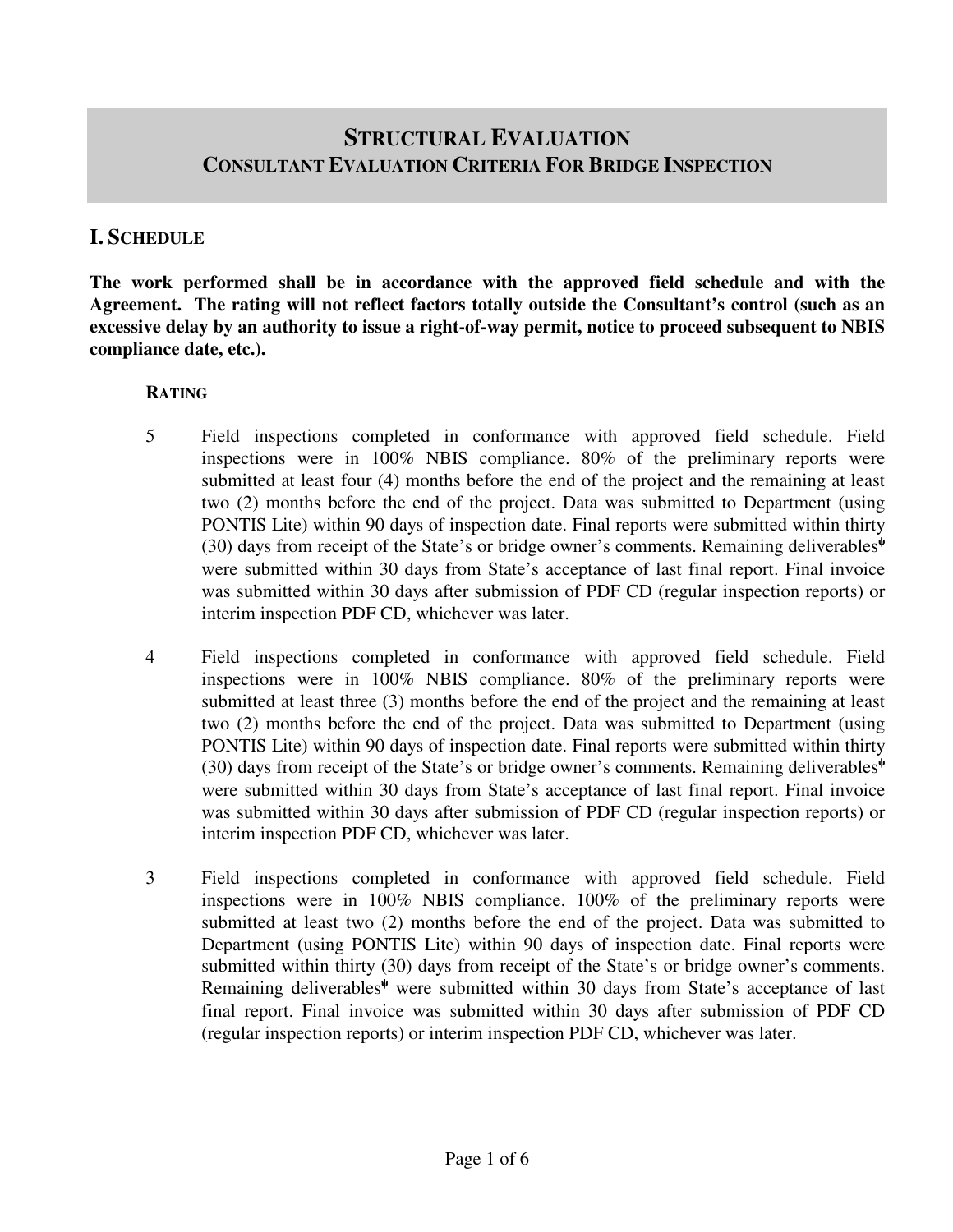- 2 Field inspections are completed later than approved field schedule for no more than one bridge. Field inspections were not in NBIS compliance for one (1) bridge. Preliminary reports were not submitted two (2) months before the end of the project. Data was submitted to Department (using PONTIS Lite) within 120 days of inspection date. Final reports were submitted within sixty (60) days from receipt of the State's or bridge owner's comments. Remaining deliverables<sup>\*</sup> were submitted within 60 days from State's acceptance of last final report. Final invoice was submitted within 60 days after submission of PDF CD (regular inspection reports) or interim inspection PDF CD, whichever was later.
- 1 Field inspections were completed later than approved field schedule for more than one bridge. Field inspections were not in NBIS compliance for more than one (1) bridge. Preliminary reports were submitted beyond the end of the project. Data was submitted to Department (using PONTIS Lite) beyond 120 days of inspection date. Final reports were submitted beyond sixty (60) days from receipt of the State's or bridge owner's comments. Remaining deliverables<sup>↓</sup> were submitted beyond 60 days from State's acceptance of last final report. Final invoice was submitted beyond 60 days after submission of PDF CD (regular inspection reports) or interim inspection PDF CD, whichever was later.
	- <sup>ψ</sup> Deliverables typically include: All Reports & Priority Letters, Regular Inspection PDF CD, Interim Inspection PDF CD, Working files CD (containing Word, CADD, Visio, etc.), Database CD (if applicable) and MPT/Equipment usage spreadsheet.

# **WEIGHT OF CATEGORY 30%**

### **NOTES:**

- Field schedule submission must indicate anticipated day of inspection. If there is deviation of more than one week, a revised schedule must be submitted to the Department for approval.
- According to NBIS, bridges must be inspected every two years to the month (**not** to the day).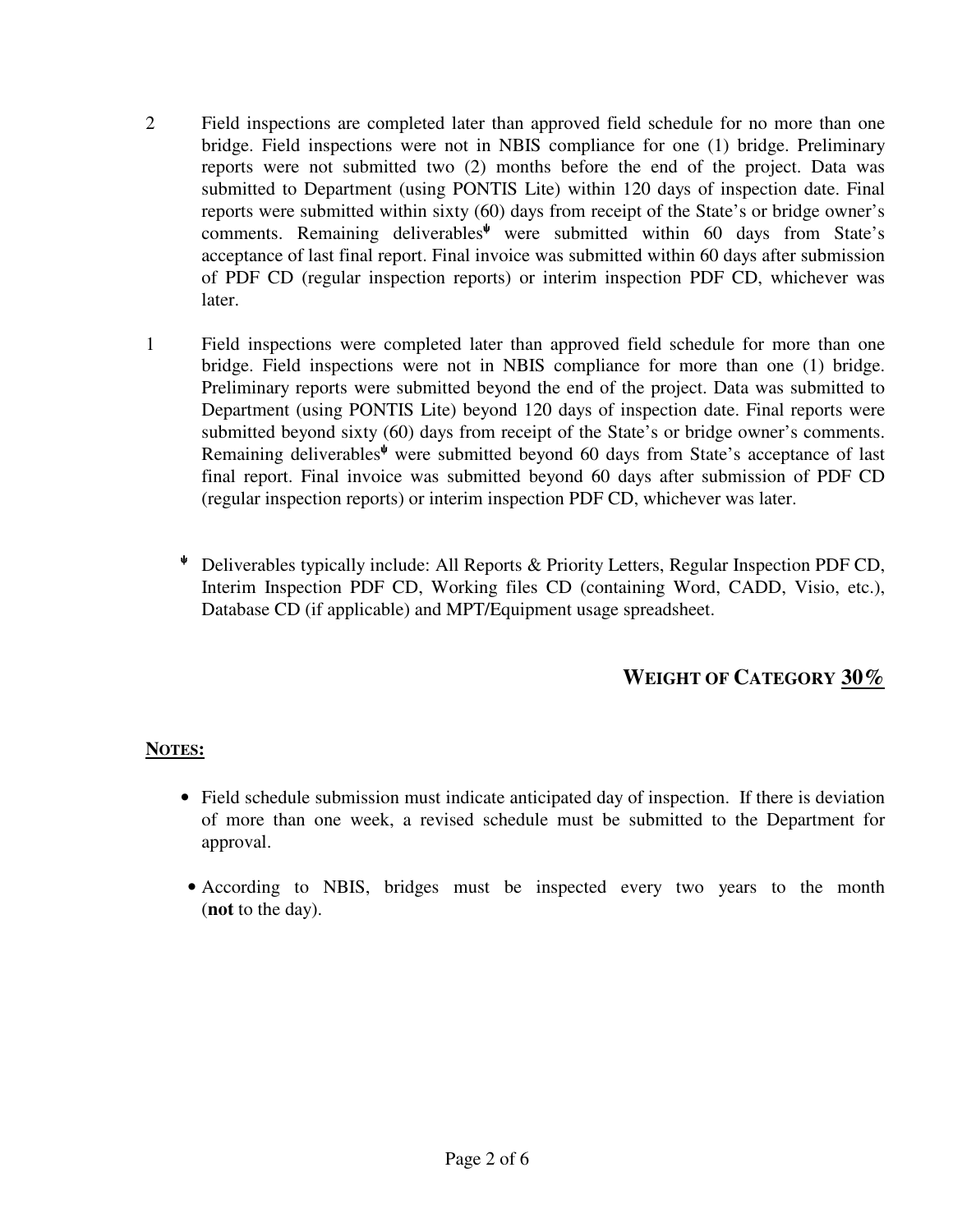### **II. OVERALL QUALITY (CONSULTANT ERRORS & OMISSIONS/CORRECTED WORK)**

**Based on the performance checklists, reports submitted shall not require changes due to inaccuracies in technical areas of the report or consultant errors or omissions in the Structure Inventory and Appraisal (SI&A) Sheets or PONTIS Data. Corrective work shall not require repeated submissions to the Department.**

#### **RATING**

- 5 Documented errors and omissions did not exceed **2.5%\*** and these errors did not affect the Structural Deficiency or the Functional Obsolescence of the structure. No re-submission of the preliminary or final reports was required. All Priority E (Emergency) repairs were properly identified, notified by telephone, and letters written within two (2) days of the inspection date. All Priority 1 repairs were properly identified and notification letters written within one  $(1)$  week of inspection date. Both PDF & Working Files CDs were fully in compliance (less than 2 errors) with SDMS Contract Specification in current Version.
- 4 Documented errors and omissions did not exceed **5%\*** and these errors did not affect the Structural Deficiency or the Functional Obsolescence of the structure. No re-submission of the preliminary or final reports was required. All Priority E repairs were properly identified, notified by telephone, and letters written within one (1) week of inspection date. All Priority 1 repairs were properly identified and notification letters written within two (2) weeks of inspection date. Either PDF or Working Files CD Quality was in moderate compliance (less than 5 errors) with SDMS Contract Specification in current Version.
- 3 Documented errors and omissions did not exceed **10%\*** and these errors did not affect the Structural Deficiency or the Functional Obsolescence of the structure. No re-submission of the preliminary or final reports was required. Either PDF or Working Files CD Quality was in moderate non-compliance (more than 5 errors) with SDMS Contract Specification in current Version.
- 2 Documented errors and omissions did not exceed **10%\*** and these errors did affect the Structural Deficiency or the Functional Obsolescence of no more than 5%**‡** (see chart on following page) of the structures. Resubmission was required for no more than 10%**†** of the submitted preliminary reports or no more than 5%**†** of submitted final reports.
- 1 Documented errors and omissions did affect the Structural Deficiency or Functional Obsolescence of more than 5%**‡** (see chart on following page) of the structures. Resubmission was required for more than 10%**†** of the submitted preliminary reports or more than 5%**†** of submitted final reports.

# **WEIGHT OF CATEGORY 50%**

**NOTE:** Resubmission of Structure Inventory and Appraisal or PONTIS does not constitute resubmission of reports for the purpose of evaluating overall quality. **Format Reports do not count towards Re-submission criteria.** 

**\*** As per formula "A" on Quality Summary Form.

**‡** As per formula "B" on Quality Summary Form.

**†** As per formula "C" on Quality Summary Form.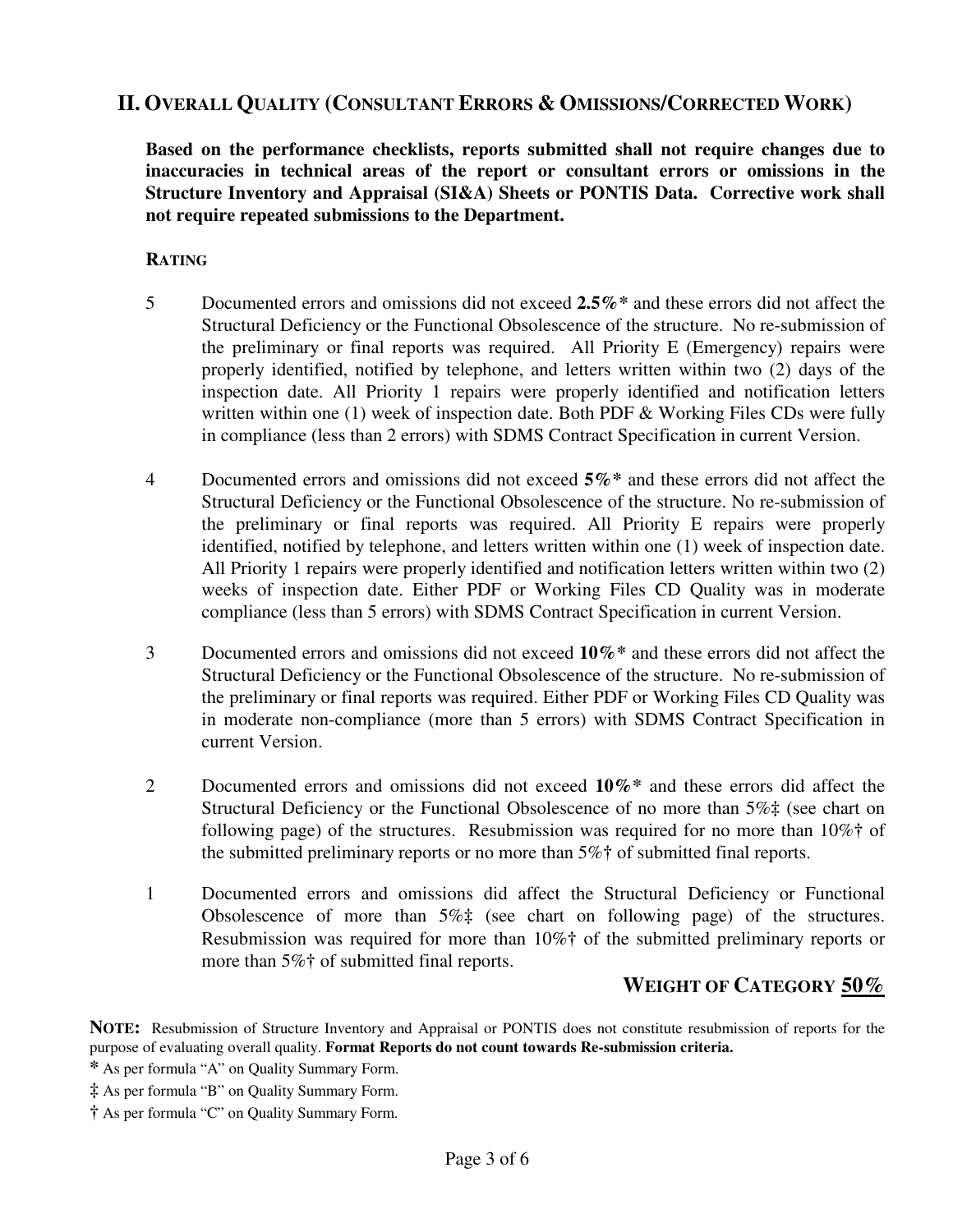# **STRUCTURALLY DEFICIENT/FUNCTIONALLY OBSOLETE PROJECT SIZE**

| <b>RATING</b>  | 1-10 BRIDGES          | 11-20 BRIDGES          | <b>OVER 20 BRIDGES</b>                                     |  |
|----------------|-----------------------|------------------------|------------------------------------------------------------|--|
| $\overline{2}$ | No more than 1 Bridge | No more than 2 Bridges | $\leq$ 5% or No more than 2 Bridges<br>(whichever is more) |  |
|                | More than 1 Bridge    | More than 2 Bridges    | $> 5\%$ or More than 2 Bridges<br>(whichever is more)      |  |

# **III. PROJECT MANAGEMENT**

### **Rates the overall project management; NOT the individual(s) serving in the position**

### **The Consultant Project Management:**

- was organized and proficient with administrative, procedural and technical skills.
- performed the work of the project as required in the Scope of Services and as directed by the State Project Manager.
- supervised the progress of the work of his staff and that of his Sub-consultants.
- was proficient with verbal and written communication skills.
- was cooperative with the Department and/or joint operating agencies involved with the project.
- kept the State Project Manager advised of general matters and also identifies and worked to resolve problems that arise.
- was available for Department phone calls and meetings.
- received Department approval prior to making any changes to the Consultant Contract Management or team structure established through the Agreement.
- effectively managed Traffic Control and Special Equipment usage.

### **RATING**

- 5 Has met all of the above requirements. No improvement needed.
- 4 Above average performance, did not meet one of the above requirements.
- 3 Average performance, did not meet two of the above requirements.
- 2 Below average performance, did not meet three of the above requirements.
- 1 Did not meet three of the above requirements and/or a change of the Consultant Contract Management was required by the Department.

# **WEIGHT OF CATEGORY 20%**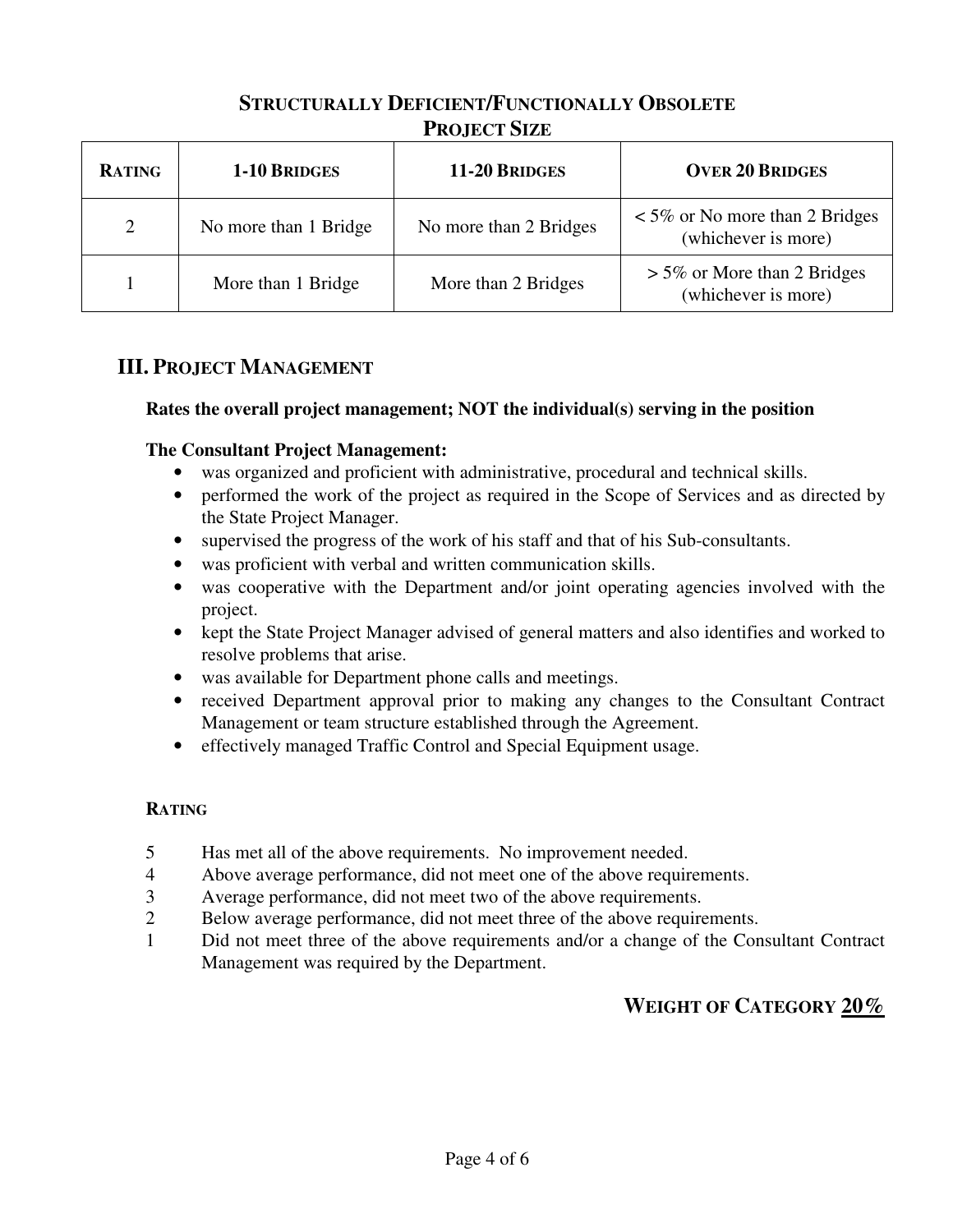# **STRUCTURAL EVALUATION**

|  |  | <b>REPORT QUALITY CHECKLIST</b> |
|--|--|---------------------------------|
|--|--|---------------------------------|

| <b>CONSULTANT NAME</b>  | <b>RATING PERIOD</b> |
|-------------------------|----------------------|
| <b>PROJECT ENGINEER</b> | Date                 |
| <b>STRUCTURE NO.</b>    |                      |

**FORMAT REPORT SD/FO AFFECTED PRELIMINARY RESUBMISSION FINAL RESUBMISSION**

| <b>DOCUMENTED ERRORS REPORT</b>                                                                                                                                                                                                                       | <b>WEIGHT</b>           | <b>DEDUCT</b> |  |  |  |
|-------------------------------------------------------------------------------------------------------------------------------------------------------------------------------------------------------------------------------------------------------|-------------------------|---------------|--|--|--|
| REPORT, STRUCTURAL INVENTORY & APPRAISAL SHEETS AND PONTIS ELEMENTS [90 POINTS]                                                                                                                                                                       |                         |               |  |  |  |
| 1. Is Structural Data or Work Done Section or Rating Summary not included?                                                                                                                                                                            | $\boldsymbol{2}$        |               |  |  |  |
| 2. Are Conclusions or Recommendations not provided as per Section 41 of the Design<br>Manual?                                                                                                                                                         | $\boldsymbol{2}$        |               |  |  |  |
| 3. If bridge is Structurally Deficient, Functionally Obsolete, or Scour Critical, is major<br>work not recommended?                                                                                                                                   | 8                       |               |  |  |  |
| Are Priority 2 Repairs not properly identified and written in accordance with<br>4.<br>procedures?                                                                                                                                                    | 8                       |               |  |  |  |
| Is load rating analysis not provided or incorrect (if calculated in this cycle)? Not<br>5.<br>updated where necessary (or not recommended for update)? Is loss of section not<br>considered (where appropriate) or controlling member not identified? | 8                       |               |  |  |  |
| 6. Are CADD drawings not provided as per scope of work and/or final proposal?<br>a. Sounding profiles not done in accordance with underwater inspection manual?<br>b. Vertical and Lateral underclearance sketch not done?                            | 10                      |               |  |  |  |
| 7. Is any required photo or image not included? Is any photo or image not clear?                                                                                                                                                                      | $\overline{\mathbf{4}}$ |               |  |  |  |
| 8. Are field notes not completed with proper inclusion of required sheets (i.e.-Fatigue<br>Details, Substructure Scour, etc.)? Are ratings not consistent with field condition?                                                                       | $\overline{\mathbf{4}}$ |               |  |  |  |
| 9. How many Federal or State SI&A Items have coding errors (Not including those<br>items listed below)? [-2 points per error]                                                                                                                         | 20                      |               |  |  |  |
| 10. Are Federal SI&A Items 92 or 93 not updated with initial submission of Item 90?                                                                                                                                                                   | 4                       |               |  |  |  |
| 11. Are Federal SI&A Items 26 or 104 not correctly coded?                                                                                                                                                                                             | 10                      |               |  |  |  |
| 12. How many PONTIS Elements are not coded correctly? [-2 points per error]                                                                                                                                                                           | 10                      |               |  |  |  |
| <b>FIELD VERIFICATION REVIEW [10 POINTS]</b><br>(Dialogue with Consultant Project Manager must occur prior to final determination due to possibility that defects                                                                                     |                         |               |  |  |  |

*occurred subsequent to inspection*)

| 13. Are major areas of deterioration (large spalls, severe scaling, wide concrete cracks, |    |
|-------------------------------------------------------------------------------------------|----|
| steel fatigue cracks, collision damage, etc.) missing or incorrectly documented in        | 10 |
| report? [-2 points per defect]                                                            |    |
|                                                                                           |    |

### **TOTAL DEDUCTION PER STRUCTURE =**